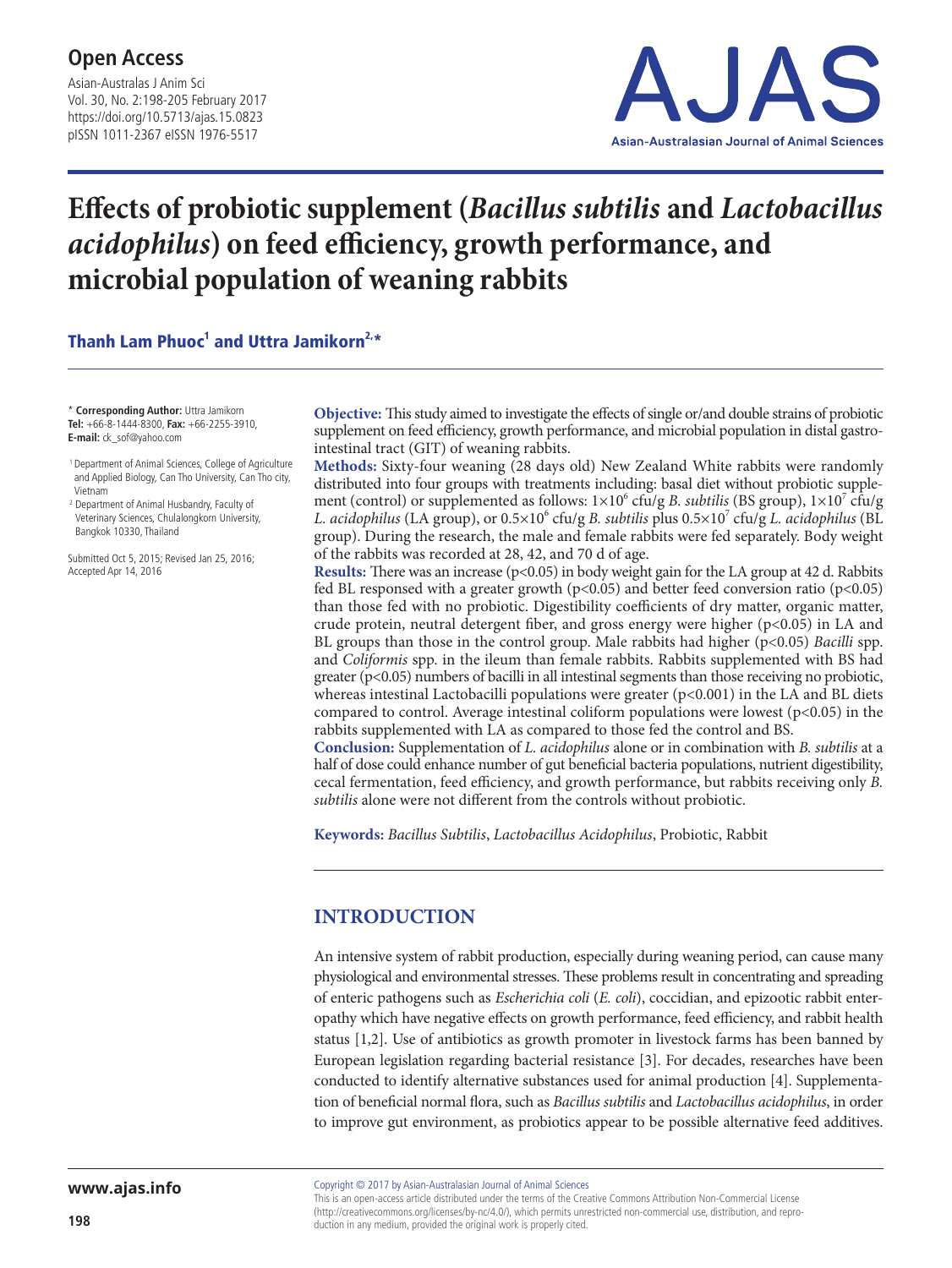Various modes of action of probiotics have been proposed and proved [5]. Currently, there are still few studies of probiotic supplementation in rabbits. Information regarding the effects of probiotics on feed efficiency, growth performance, and microbial population of weaning rabbits are still limited. It is hypothesized that probiotic supplement to weaning rabbits could possibly improve gut-microbial population and digestion resulting in enhanced feed efficiency, body weight gain (BWG), and performance index. This study aimed to investigate the effects of single or/and double strains of probiotic supplement on feed efficiency, growth performance, and microbial population in distal gastrointestinal tract (GIT) of weaning rabbits.

## **MATERIALS AND METHODS**

#### **Animals and diets**

Animal used and protocol were approved by Institutional Animal Care and Use Committee of the Faculty of Veterinary Science, Chulalongkorn University, Thailand. Sixty-four healthy weaning New Zealand White rabbits (32 males and 32 females) aged 28±1 day were used in this experiment. These rabbits were randomly allocated into four groups with balance in weaning weight and sex as a 2 (male vs female)×4 (4 diets) factorial design. The male and female rabbits were fed separately in this experiment. Two rabbits were kept in each cage, and there were 32 experimental units in this study. Feeding period lasted for six weeks. All rabbits were housed under natural light and ambient temperature.

A commercial diet for growing rabbits was used as a basal diet (Table 1). Four dietary treatments composed of basal diet without probiotic supplement (control), *B. subtilis* at  $1\times10^6$  cfu/ g feed (BS), ii) *L. acidophilus* at  $1 \times 10^7$  cfu/g feed (LA), or iii) *B*. subtilis and *L. acidophilus* complex at  $0.5 \times 10^6$  cfu/g feed and

|  |  |  | Table 1. Nutrient composition of basal diet used in the experiment |  |  |  |  |  |  |  |  |
|--|--|--|--------------------------------------------------------------------|--|--|--|--|--|--|--|--|
|--|--|--|--------------------------------------------------------------------|--|--|--|--|--|--|--|--|

| <b>Chemical composition</b><br>(g/kg of DM unless otherwise noted) |       |  |  |  |  |  |  |  |  |
|--------------------------------------------------------------------|-------|--|--|--|--|--|--|--|--|
| Dry matter                                                         | 891   |  |  |  |  |  |  |  |  |
| Organic matter                                                     | 924   |  |  |  |  |  |  |  |  |
| Crude protein                                                      | 174   |  |  |  |  |  |  |  |  |
| Neutral detergent fiber                                            | 390   |  |  |  |  |  |  |  |  |
| Acid detergent fiber                                               | 203   |  |  |  |  |  |  |  |  |
| Crude fiber                                                        | 155   |  |  |  |  |  |  |  |  |
| Ether extract                                                      | 31.4  |  |  |  |  |  |  |  |  |
| Ash                                                                | 75.6  |  |  |  |  |  |  |  |  |
| Nitrogen free extract                                              | 564   |  |  |  |  |  |  |  |  |
| Non fiber carbohydrate                                             | 329   |  |  |  |  |  |  |  |  |
| Gross energy (kcal/kg)                                             | 4,398 |  |  |  |  |  |  |  |  |
| Digestible energy (kcal/kg)                                        | 2,747 |  |  |  |  |  |  |  |  |
| Metabolizable energy (kcal/kg)                                     | 2,580 |  |  |  |  |  |  |  |  |
| Digestible crude protein                                           | 118   |  |  |  |  |  |  |  |  |

DM, dry matter.

0.5×10<sup>7</sup> cfu/g feed, respectively (BL). Doses of *B. subtilis* and *L*. *acidophilus* used in this experiment followed the recommendation by SCAN [6,7]. From 28 to 70 days of age (d), the rabbits were offered either the basal diet or the basal diet mixed with probiotics. The basal diet was daily ground to pass through a 5-mm sieve. All treatment diets were daily prepared by mixing the basal diet with probiotic powders (K.M.P Biotech Co., Ltd., Chonburi, Thailand). Feeds and clean water were provided *ad libitum*.

#### **Sample collection and determination**

Offered and refused feeds were daily weighed to calculate average daily feed intake (ADFI). Feed samples were collected once a week for proximate analyses [8]. Neutral detergent fiber (NDF) and acid detergent fiber (ADF) were analyzed using the method of [9]. The rabbits were weighed at 28, 42, and 70 d in order to calculate average daily gain. At 63 d, total fecal and urine output of all rabbits in this study were collected daily for a consecutive 5-day period to determine apparent total tract apparent digestibility coefficient of nutrients and nitrogen retention [10]. The urine samples were kept in 10% sulfuric acid, and placed at –20°C for analysis of nitrogen concentration. Gross energy (GE) in feed and fecal samples was determined by an automatic adiabatic oxygen bomb calorimeter. At 70 d, 32 rabbits were sacrificed by an overdose injection of pentobarbital sodium at 60 to 70 mg/kg live weight to immediately obtain the intestine. Intestinal contents were subjected for enumeration of *Bacillus* spp., *Lactobacillus* spp., and coliform populations. The bacilli were cultured on MYP (Mannitol Egg York Polymyxin-B) agar, under aerobic conditions for 24 h at 37°C [11]. The lactobacilli were cultured in MRS (DeMan, Rogosa, Sharpe) agar, under anaerobic conditions for 48 h at 37°C [12]. Total intestinal coliform was cultured in lauryl triptose broth (LTB), under aerobic conditions for 24 h at 37°C [13]. The pH of representative digesta contents from fresh cecum was determined using pH meter (PB 10 model, Mettler Toledo, Goettingen, Germany) and kept at –80°C for measurement of volatile fatty acids (VFA) concentration using gas chromatography.

### **Calculations**

Nitrogen free extract (NFE) and non fiber carbohydrate (NFC) were calculated by following equations: NFE = organic matter (OM) – crude protein (CP) – ether extract (EE) – crude fiber (CF) and NFC = OM – CP – EE – NDF. Metabolizable energy (ME) content was estimated as following equation [14]: ME  $(MJ/kg$  dry matter  $[DM]$ ) = DE (digestible energy) (0.995 – 0.048 digestible crude protein [DCP]/DE), where DE (MJ/kg DM)  $= 15.3 - 0.19$ ADF [15], DCP (g/kg DM) = -34.67+0.876 CP [16]. The ME and DE after estimating were converted from MJ/kg DM to Kcal/kg DM. Total digestible nutrients (%/DM) = DCP+digestible nitrogen free extract (DNFE)+digestible crude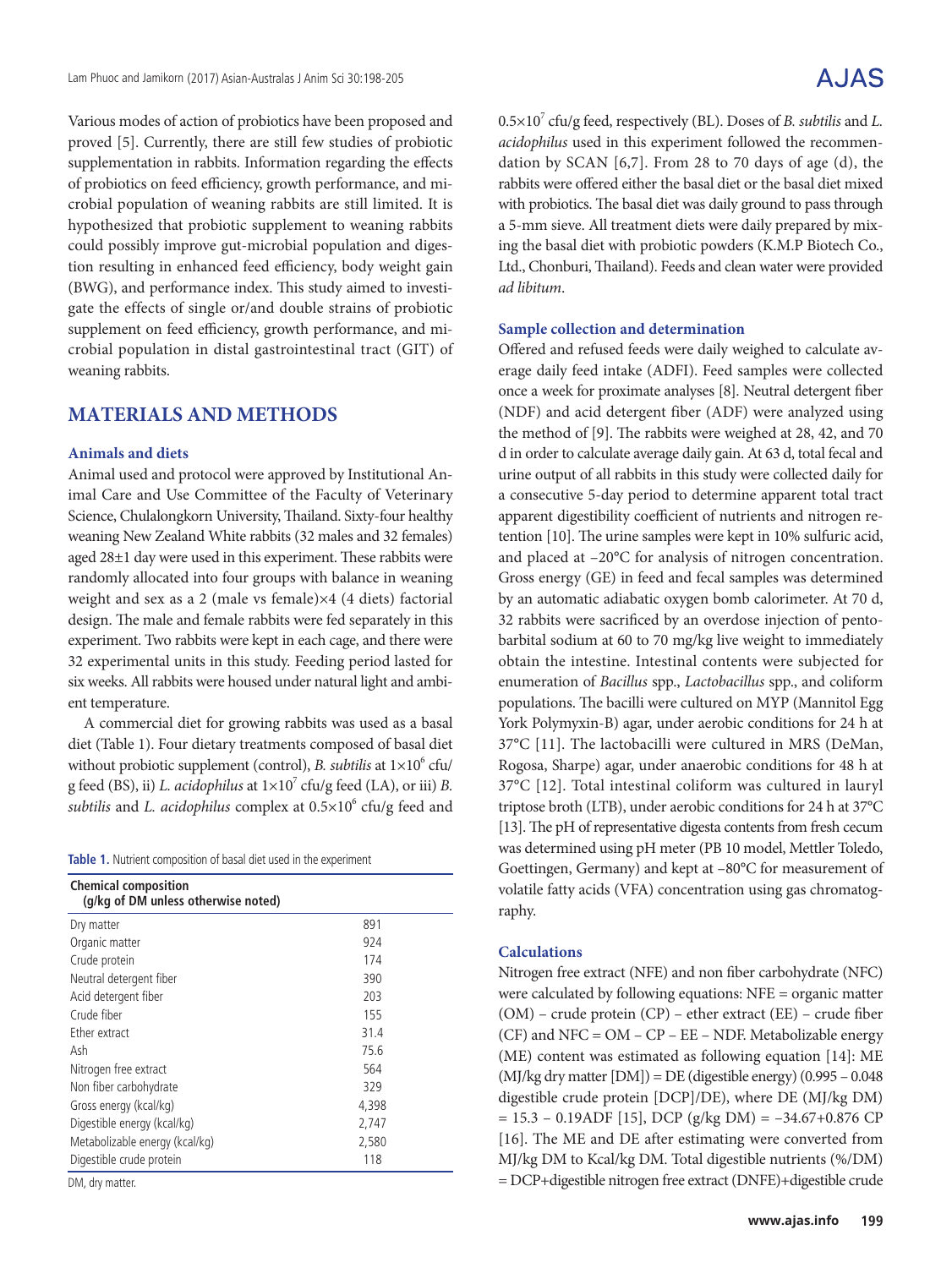# A.JAS

fiber (DCF)+2.25 digestible ether extract (DEE) [17]. Performance index (PI) was calculated as live body weight (kg)×100/ feed conversion ratio (FCR) [18]. Fecal consistency was daily evaluated in the morning. Fecal scores were assigned from 1 to 4, where score 1: normal; 2: soft; 3: mixed soft and liquid; and 4: completely liquid [19]. Fecal consistency index (FCI) was calculated by the following equation:  $FCI = ([dE1 \times 1] + [dE2 \times 2]$  $+[dE3\times3]+[dE4\times4])/(Td\times4)$ , where Td is total days of the experiment; dE1, dE2, dE3, and dE4 are the number of days with fecal consistency scoring  $= 1, 2, 3$ , and 4, respectively [20]. Daily temperature and humidity were recorded at 9:00 am and 3:00 pm. Temperature-humidity index (THI) was calculated according to [21]. The THI values were classified as following:  $\langle 27.8 =$ absence of heat stress; 27.8 to 28.9 = moderate heat stress; 29.0 to  $30.0$  = severe heat stress; and  $>30.0$  = very severe heat stress.

### **Statistical analysis**

Experimental data were analyzed as a randomized complete block design, with 2×4 factorial arrangement of sex and dietary treatments, using the General Linear Model procedures of SAS [22]. Treatment, sex, and interaction between treatment and sex were defined as sources of variation. Significant differences between means were evaluated by Tukey's multiple comparison tests after a significant F-test. These differences were considered to be significant as p≤0.05, meanwhile a tendency toward significance was declared at 0.10>p>0.05. Data were expressed as mean±standard error of the mean (SEM), which represents the pooled SEM for the model.

# **RESULTS**

In this experiment, the average daily temperature and relative humidity were recorded between 26.6°C to 33.8°C (30.7°C  $\pm$ 1.25°C) and 50% to 90% (66.7% $\pm$ 7.77%), respectively. As the result, the THI was ranged from 26.2 to 30.8. The average THI value of the experiment was about 29.0±0.79.

### **Feed efficiency and growth performance**

No significant differences were observed on BWG, FCR, and PI when compared between male and female groups (Table 2). However, ADFI from d28 to d42 was higher (p<0.01) and d28 to d70 tended to be greater ( $p = 0.05$ ) in the female group. Between 42 and 70 d, the rabbits received LA and BL had greater (p<0.01) BW than those fed the control diet. There was a significant increase in BWG (p<0.05) for the LA group than in the control group at 42 days old. Rabbits supplemented with BL responded with a greater growth (p<0.05) and better FCR (p<0.05) than rabbits supplemented with no probiotic. No differences were found between the groups at 70 days old for ADFI, BWG, and FCR. An increased BWG (p<0.05) was obtained in rabbits supplemented with either LA or BL when compared to those rabbits in the control from 28 to 70 days old. The BL supplemented group had greater  $(p<0.05)$  PI than the control group. No significant differences were observed when compared between the BS, LA, and BL groups for ADFI, BWG, FCR, and PI at all age. Overall, rabbits supplemented with LA showed the best growth performance among dietary

**Table 2.** Effects of probiotic supplement on body weight (BW), average daily feed intake (ADFI, g DM/d), body weight gain (BWG, g), feed conversion ratio (FCR, g DM/g gain), and performance index (PI, %) of weaning rabbits

|             |          | Sex <sup>1</sup> |                       | Treatments <sup>2)</sup> |                       |                        |            |         | $p$ -value <sup>3)</sup> |              |  |
|-------------|----------|------------------|-----------------------|--------------------------|-----------------------|------------------------|------------|---------|--------------------------|--------------|--|
| Items       | M        | F                | Control               | <b>BS</b>                | LA                    | BL                     | <b>SEM</b> | S       | т                        | $S \times T$ |  |
| BW(g)       |          |                  |                       |                          |                       |                        |            |         |                          |              |  |
| d 28        | 476.72   | 518.59           | 497.81                | 497.50                   | 496.88                | 498.44                 | 22.58      | < 0.001 | 0.999                    | 0.821        |  |
| d 42        | 864.06   | 921.41           | 847.81 <sup>b</sup>   | 886.56 <sup>ab</sup>     | $913.44^{\circ}$      | $923.13^a$             | 40.34      | < 0.001 | 0.006                    | 0.225        |  |
| d 70        | 1,566.00 | 1,659.44         | $1,506.31^{b}$        | 1,598.19 <sup>ab</sup>   | $1,677.75^{\circ}$    | 1,668.63 <sup>ab</sup> | 119.17     | 0.038   | 0.032                    | 0.746        |  |
| d 28-d 42   |          |                  |                       |                          |                       |                        |            |         |                          |              |  |
| <b>ADFI</b> | 46.42    | 49.51            | 46.83                 | 48.42                    | 48.11                 | 48.50                  | 3.06       | 0.009   | 0.679                    | 0.667        |  |
| <b>BWG</b>  | 387.34   | 402.81           | 350.00 <sup>b</sup>   | 389.06 <sup>ab</sup>     | $416.56^{\circ}$      | $424.69^{\circ}$       | 44.62      | 0.338   | 0.013                    | 0.299        |  |
| <b>FCR</b>  | 1.68     | 1.72             | 1.87 <sup>a</sup>     | $1.74^{ab}$              | $1.62^{ab}$           | 1.60 <sup>b</sup>      | 0.20       | 0.711   | 0.029                    | 0.117        |  |
| d 42-d 70   |          |                  |                       |                          |                       |                        |            |         |                          |              |  |
| ADFI        | 79.09    | 82.57            | 79.16                 | 79.86                    | 82.58                 | 81.72                  | 6.16       | 0.126   | 0.664                    | 0.540        |  |
| <b>BWG</b>  | 701.94   | 738.03           | 658.50                | 711.63                   | 764.31                | 745.50                 | 91.52      | 0.277   | 0.136                    | 0.940        |  |
| FCR         | 3.15     | 3.13             | 3.37                  | 3.14                     | 3.02                  | 3.07                   | 0.39       | 0.890   | 0.213                    | 0.641        |  |
| d 28-d 70   |          |                  |                       |                          |                       |                        |            |         |                          |              |  |
| ADFI        | 68.20    | 71.55            | 68.39                 | 69.38                    | 71.09                 | 70.64                  | 4.55       | 0.050   | 0.632                    | 0.587        |  |
| <b>BWG</b>  | 1,089.28 | 1,140.84         | 1,008.50 <sup>b</sup> | $1,100.69^{ab}$          | 1,180.88 <sup>ª</sup> | 1,170.19 <sup>a</sup>  | 124.10     | 0.253   | 0.041                    | 0.768        |  |
| FCR         | 2.63     | 2.63             | 2.85                  | 2.65                     | 2.53                  | 2.54                   | 0.27       | 0.995   | 0.052                    | 0.446        |  |
| PI          | 60.44    | 63.50            | $53.43^{b}$           | $60.74^{ab}$             | 66.75 <sup>ab</sup>   | $66.96^{\circ}$        | 9.62       | 0.379   | 0.033                    | 0.508        |  |

SEM, standard error of the mean.

<sup>1)</sup> M: male; F: female. <sup>2)</sup> BS, control diet+*B. subtilis*; LA, control diet+*L. acidophilus*; BL, control diet+*B. subtilis+L. acidophilus.* <sup>3)</sup> S, sex; T, treatment; S × T, sex and treatment interaction.

<sup>a,b</sup> Means in a row with different superscripts are significantly different (p < 0.05), n = 8.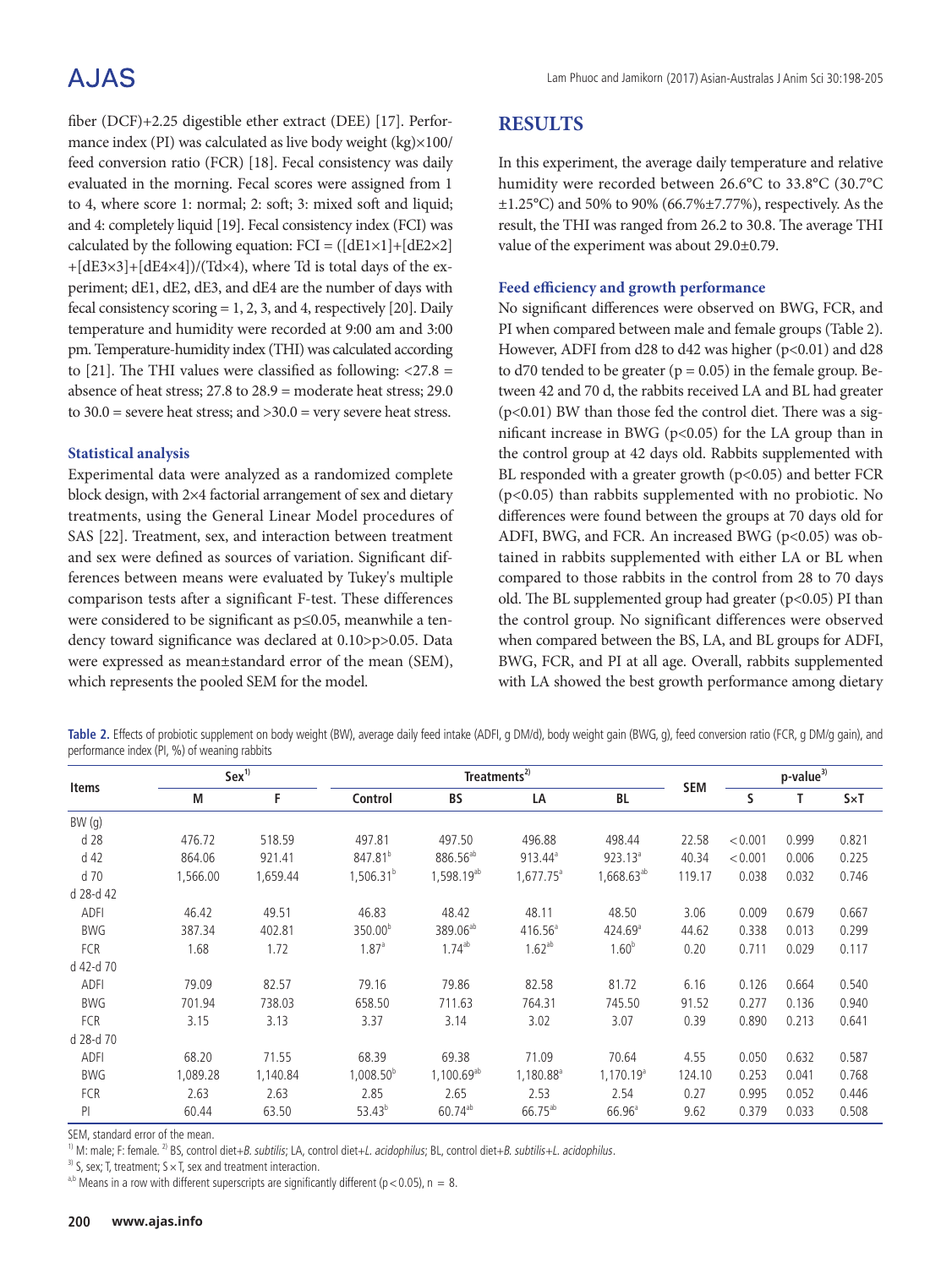| Table 3. Effects of probiotic supplement on fecal consistency index of weaning rabbits |  |
|----------------------------------------------------------------------------------------|--|
|----------------------------------------------------------------------------------------|--|

|                               | Sex <sup>1</sup> |      |                   | Treatments <sup>2)</sup> |            |            |            | $p$ -value <sup>3)</sup> |       |              |
|-------------------------------|------------------|------|-------------------|--------------------------|------------|------------|------------|--------------------------|-------|--------------|
| <b>Items</b>                  | М                |      | Control           | <b>BS</b>                | LA         | <b>BL</b>  | <b>SEM</b> |                          |       | $S \times T$ |
| Fecal score                   |                  |      |                   |                          |            |            |            |                          |       |              |
| d 28-d 35                     | 1.89             | 2.17 | 2.36              | 2.07                     | 1.91       | .79        | 0.41       | 0.073                    | 0.063 | 0.480        |
| d 35-d 42                     | 1.46             | .79  | 2.02 <sup>a</sup> | $1.66^{\rm ab}$          | $1.46^{b}$ | $1.38^{b}$ | 0.34       | 0.011                    | 0.005 | 0.438        |
| d 28-d 42                     | 1.67             | 1.98 | 2.19 <sup>a</sup> | $1.87^{ab}$              | $1.69^{b}$ | $1.58^{b}$ | 0.33       | 0.017                    | 0.008 | 0.575        |
| Fecal consistency index (FCI) |                  |      |                   |                          |            |            |            |                          |       |              |
| d 28-d 35                     | 0.47             | 0.54 | 0.59              | 0.52                     | 0.48       | 0.45       | 0.10       | 0.073                    | 0.063 | 0.480        |
| d 35-d 42                     | 0.37             | 0.45 | 0.50 <sup>a</sup> | $0.42^{ab}$              | $0.36^{b}$ | $0.35^{b}$ | 0.08       | 0.006                    | 0.013 | 0.307        |
| d 28-d 42                     | 0.46             | 0.54 | 0.59 <sup>a</sup> | $0.51^{ab}$              | $0.46^{b}$ | $0.44^{b}$ | 0.09       | 0.013                    | 0.009 | 0.524        |

SEM, standard error of the mean.

<sup>1)</sup> M, male; F, female. <sup>2)</sup> BS, control diet+*B. subtilis*; LA, control diet+*L. acidophilus*; BL, control diet+*B. subtilis*+*L. acidophilus.* <sup>3)</sup> S, sex; T, treatment; S × T, sex and treatment interaction.

<sup>a,b</sup> Means in a row with different superscripts are significantly different ( $p < 0.05$ ), n = 8.

treatments.

#### **Fecal score and fecal consistency index**

The sex and dietary treatment affected fecal score and FCI (Table 3). Sex appeared to have such effects since female rabbits had higher (p<0.05) fecal score and FCI than male rabbits at age 35 to 42 and 28 to 42 days. Reduced fecal score and FCI ( $p<0.05$ ) were obtained in the rabbits receiving either LA or BL supplement when compared to those receiving commercial diet alone at 35 to 42 and 28 to 42 days old. Rabbits supplemented with BS didn't show any significant effects on fecal score and FCI as compared to the rabbits in other treatments.

#### **Digestibility and nitrogen retention**

No differences were observed on digestibilities between male

and female groups (Table 4). The results showed that the digestibility coefficients of DM, OM, CP, NDF, and GE were higher (p<0.05) in the rabbits supplemented with either LA or BL than in rabbits received with no probiotic supplement. The digestibility of CF in rabbits received no probiotic was the lowest (p<0.05) when compared to rabbits supplemented with BS, LA, or BL. No differences were found among the treatment groups on nitrogen balance, but retention nitrogen showed a greater tendency ( $p = 0.055$ ) in the rabbits fed LA compared to the control rabbits.

#### **pH and volatile fatty acid production of cecal content**

There were no significant shifts in cecal pH, total VFA concentration, and molar proportions of individual VFA among treatments (Table 5). There was an interactive effect ( $p = 0.01$ )

Table 4. Effects of probiotic supplement on coefficient of total tract apparent digestibility and nitrogen retention of growing rabbits at 9 weeks of age

|                                                   | Sex <sup>1</sup> |      |                   | Treatments <sup>2)</sup> |                    |                   |            |       | $p$ -value <sup>3)</sup> |              |  |
|---------------------------------------------------|------------------|------|-------------------|--------------------------|--------------------|-------------------|------------|-------|--------------------------|--------------|--|
| <b>Items</b>                                      | M                | F    | Control           | <b>BS</b>                | LA                 | <b>BL</b>         | <b>SEM</b> | S     |                          | $S \times T$ |  |
| Coefficient of total tract apparent digestibility |                  |      |                   |                          |                    |                   |            |       |                          |              |  |
| <b>DM</b>                                         | 0.67             | 0.67 | $0.65^{b}$        | $0.67^{ab}$              | $0.68^{\circ}$     | 0.68 <sup>a</sup> | 0.016      | 0.435 | 0.016                    | 0.928        |  |
| <b>OM</b>                                         | 0.68             | 0.68 | 0.66 <sup>b</sup> | $0.68^{ab}$              | $069$ <sup>a</sup> | 0.69 <sup>a</sup> | 0.015      | 0.504 | 0.012                    | 0.945        |  |
| <b>CP</b>                                         | 0.70             | 0.70 | $0.68^{b}$        | $0.69^{ab}$              | 0.72 <sup>a</sup>  | 0.71 <sup>a</sup> | 0.024      | 0.695 | 0.008                    | 0.995        |  |
| <b>NDF</b>                                        | 0.44             | 0.43 | $0.40^{b}$        | $0.44^{ab}$              | $0.46^{\circ}$     | $0.45^{\circ}$    | 0.027      | 0.811 | 0.003                    | 0.959        |  |
| <b>CF</b>                                         | 0.32             | 0.31 | $0.28^{b}$        | 0.31 <sup>a</sup>        | $0.33^{a}$         | 0.32 <sup>a</sup> | 0.023      | 0.229 | 0.001                    | 0.575        |  |
| EE                                                | 0.80             | 0.80 | 0.78              | 0.80                     | 0.81               | 0.81              | 0.025      | 0.675 | 0.051                    | 0.464        |  |
| <b>NFE</b>                                        | 0.77             | 0.77 | 076               | 0.77                     | 0.77               | 0.77              | 0.021      | 0.757 | 0.533                    | 0.736        |  |
| <b>TDN</b>                                        | 0.54             | 0.55 | 0.52              | 0.54                     | 0.57               | 0.56              | 0.039      | 0.400 | 0.057                    | 0.727        |  |
| GE                                                | 0.64             | 0.64 | $0.62^{b}$        | $0.64^{ab}$              | 0.65 <sup>a</sup>  | 0.65 <sup>a</sup> | 0.017      | 0.369 | 0.014                    | 0.914        |  |
| Nitrogen balance (g/d)                            |                  |      |                   |                          |                    |                   |            |       |                          |              |  |
| ΝI                                                | 2.38             | 2.37 | 2.31              | 2.36                     | 2.44               | 2.40              | 0.18       | 0.831 | 0.539                    | 0.250        |  |
| <b>FN</b>                                         | 0.70             | 0.71 | 0.74              | 0.73                     | 0.68               | 0.69              | 0.08       | 0.731 | 0.381                    | 0.534        |  |
| UN                                                | 0.33             | 0.33 | 0.36              | 0.34                     | 0.31               | 0.33              | 0.09       | 0.941 | 0.776                    | 0.597        |  |
| <b>RN</b>                                         | 1.68             | 1.65 | 1.57              | 1.63                     | 1.76               | 1.71              | 0.14       | 0.657 | 0.055                    | 0.340        |  |

SEM, standard error of the mean; DM, dry matter; OM, organic matter; CP, crude protein; NDF, neutral detergent fiber; CF, crude fiber; EE, ether extract; NFE, nitrogen-free extract; TDN, total digestible nutrients; GE, gross energy; NI, nitrogen intake; FN, fecal nitrogen; UN, urinary nitrogen; RN, retention nitrogen.

<sup>1)</sup> M, male; F, female. <sup>2)</sup> BS, control diet+*B. subtilis*; LA, control diet+*L. acidophilus*; BL, control diet+*B. subtilis+L. acidophilus.* <sup>3)</sup> S, sex; T, treatment; S × T, sex and treatment interaction.

<sup>a,b</sup> Means in a row with different superscripts are significantly different ( $p < 0.05$ ),  $n = 8$ .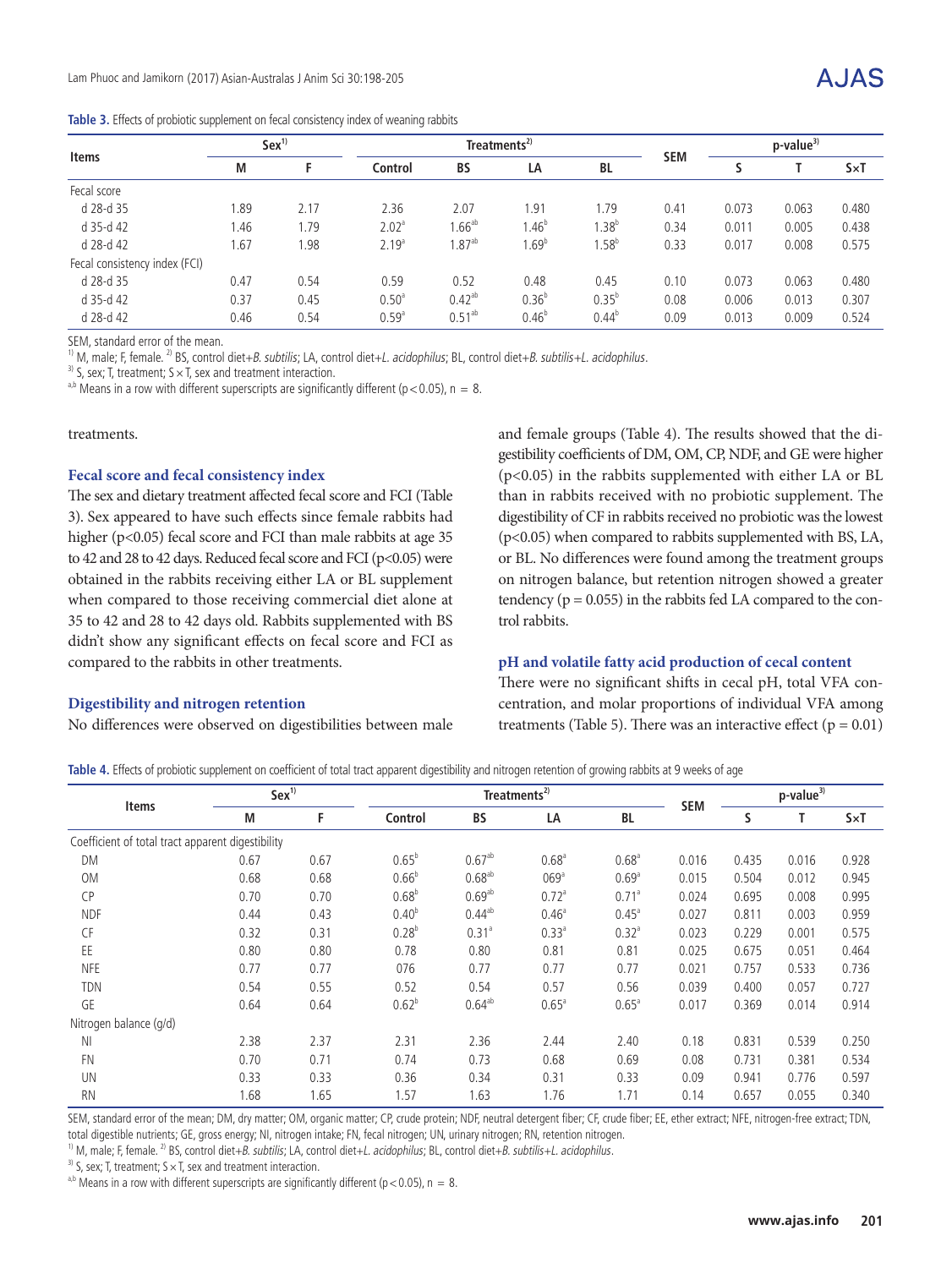|                              | Sex <sup>1</sup> |       |         |           | $p-value3$ |           |            |       |       |              |
|------------------------------|------------------|-------|---------|-----------|------------|-----------|------------|-------|-------|--------------|
| <b>Items</b>                 | М                | F     | Control | <b>BS</b> | LA         | <b>BL</b> | <b>SEM</b> |       |       | $S \times T$ |
| pH                           | 6.47             | 6.53  | 6.51    | 6.52      | 6.48       | 6.50      | 0.08       | 0.059 | 0.763 | 0.094        |
| Cecal VFA concentration (mM) |                  |       |         |           |            |           |            |       |       |              |
| Total                        | 42.48            | 41.44 | 39.05   | 41.93     | 44.52      | 42.35     | 3.70       | 0.435 | 0.056 | 0.426        |
| Acetate                      | 34.77            | 34.64 | 32.92   | 34.50     | 34.58      | 36.82     | 2.67       | 0.888 | 0.060 | 0.252        |
| Propionate                   | 2.31             | 2.12  | 1.86    | 2.27      | 2.39       | 2.35      | 0.52       | 0.297 | 0.177 | 0.732        |
| <b>Butyrate</b>              | 5.39             | 4.68  | 4.26    | 5.16      | 5.31       | 5.41      | 1.02       | 0.062 | 0.130 | 0.058        |
| Cecal VFA proportions (%)    |                  |       |         |           |            |           |            |       |       |              |
| Acetate                      | 82.44            | 83.70 | 84.39   | 83.11     | 83.03      | 81.76     | . 97       | 0.085 | 0.099 | 0.066        |
| Propionate                   | 5.27             | 5.11  | 4.75    | 5.16      | 5.30       | 5.54      | 1.02       | 0.656 | 0.483 | 0.377        |
| <b>Butyrate</b>              | 12.29            | 11.19 | 10.86   | 11.73     | 11.67      | 12.70     | 1.57       | 0.061 | 0.173 | 0.010        |

**Table 5.** Effects of probiotic supplement on cecal pH and volatile fatty acids (VFA) of growing rabbits at 10 weeks of age

SEM, standard error of the mean.

<sup>1)</sup> M, male; F, female.<sup>2)</sup> BS, control diet+B. subtilis; LA, control diet+L. acidophilus; BL, control diet+B. subtilis+L. acidophilus.

<sup>3)</sup> S, sex; T, treatment;  $S \times T$ , sex and treatment interaction.

of sex and treatment on molar proportion of cecal butyrate, the higher value ( $p = 0.06$ ) was found in the male rabbits.

#### **Gut microbial populations**

The effect of sex and treatment interaction on bacilli, lactobacilli, and coliform population in different segments of intestine was not found in this study (Table 6). The male rabbits had higher (p<0.05) bacilli and coliforms in the ileum than those in the female rabbits. The female rabbits appeared to have lower numbers of bacilli in ileum (p<0.01) than in cecum and colon. The rabbits supplemented with BS had greater  $(p<0.05)$  numbers of bacilli in ileum and colon than the rabbits received no

Table 6. Effects of probiotic supplement on microbial populations (log<sub>10</sub> cfu/g) in different intestinal segments of growing rabbits at 10 weeks of age

| Items <sup>1)</sup>                                                   |       | $Sex^{2)}$ |                   | $\mathsf{Treatments}^{\mathsf{3)}}$ |                    |                      |            |       | p-value <sup>4)</sup> |              |  |
|-----------------------------------------------------------------------|-------|------------|-------------------|-------------------------------------|--------------------|----------------------|------------|-------|-----------------------|--------------|--|
|                                                                       | M     | F          | Control           | BS                                  | LA                 | BL                   | <b>SEM</b> | S     | Т                     | $S \times T$ |  |
| Bacilli                                                               |       |            |                   |                                     |                    |                      |            |       |                       |              |  |
| <b>Ileum</b>                                                          | 5.89  | $5.54^{B}$ | $5.50^{b}$        | 6.07 <sup>a</sup>                   | $5.54^{ab}$        | $5.75^{ab}$          | 0.40       | 0.022 | 0.039                 | 0.287        |  |
| Cecum                                                                 | 6.15  | $5.95^{A}$ | $5.64^{b}$        | $6.34^{a}$                          | 6.01 <sup>ab</sup> | 6.21 <sup>a</sup>    | 0.31       | 0.076 | 0.001                 | 0.844        |  |
| Colon                                                                 | 5.80  | $6.00^{A}$ | $5.55^{b}$        | $6.25$ <sup>a</sup>                 | 5.78 <sup>ab</sup> | 6.01 <sup>ab</sup>   | 0.36       | 0.122 | 0.005                 | 0.754        |  |
| Average                                                               | 5.95  | 5.83       | 5.56 <sup>c</sup> | 6.22 <sup>a</sup>                   | $5.77^{bc}$        | $5.99$ <sup>ab</sup> | 0.23       | 0.149 | < 0.001               | 0.367        |  |
| SEM                                                                   | 0.41  | 0.42       | 0.43              | 0.25                                | 0.36               | 0.40                 |            |       |                       |              |  |
| p-value                                                               | 0.051 | 0.006      | 0.812             | 0.103                               | 0.057              | 0.099                |            |       |                       |              |  |
| Lactobacilli                                                          |       |            |                   |                                     |                    |                      |            |       |                       |              |  |
| <b>Ileum</b>                                                          | 5.33  | 5.38       | 4.69 <sup>b</sup> | $4.76^{b}$                          | $6.13^{a}$         | $5.85$ <sup>a</sup>  | 0.63       | 0.814 | < 0.001               | 0.300        |  |
| Cecum                                                                 | 5.58  | 5.85       | $5.09^{b}$        | $5.37^{b}$                          | 6.36 <sup>a</sup>  | 6.03 <sup>a</sup>    | 0.42       | 0.074 | < 0.001               | 0.422        |  |
| Colon                                                                 | 5.57  | 5.66       | 5.01 <sup>c</sup> | $5.33^{bc}$                         | $6.12^{a}$         | 6.00 <sup>ab</sup>   | 0.51       | 0.627 | < 0.001               | 0.897        |  |
| Average                                                               | 5.49  | 5.63       | $4.93^{b}$        | $5.16^{b}$                          | 6.20 <sup>a</sup>  | 5.96 <sup>a</sup>    | 0.38       | 0.315 | < 0.001               | 0.625        |  |
| SEM                                                                   | 0.80  | 0.61       | 0.46              | 0.59                                | 0.52               | 0.45                 |            |       |                       |              |  |
| p-value                                                               | 0.618 | 0.100      | 0.218             | 0.097                               | 0.586              | 0.699                |            |       |                       |              |  |
| Coliform                                                              |       |            |                   |                                     |                    |                      |            |       |                       |              |  |
| <b>Ileum</b>                                                          | 3.53  | 2.79       | 3.68              | 3.24                                | 2.59               | 3.13                 | 0.89       | 0.029 | 0.140                 | 0.409        |  |
| Cecum                                                                 | 3.75  | 3.37       | 4.30 <sup>a</sup> | 3.83 <sup>a</sup>                   | 2.70 <sup>b</sup>  | $3.42^{ab}$          | 0.80       | 0.190 | 0.005                 | 0.259        |  |
| Colon                                                                 | 3.98  | 3.42       | 4.26 <sup>a</sup> | 4.09 <sup>a</sup>                   | 2.70 <sup>b</sup>  | $3.75^{ab}$          | 0.85       | 0.077 | 0.006                 | 0.589        |  |
| Average                                                               | 3.75  | 3.19       | 4.08 <sup>a</sup> | 3.72 <sup>a</sup>                   | $2.66^{b}$         | $3.43^{ab}$          | 0.70       | 0.034 | 0.043                 | 0.283        |  |
| SEM                                                                   | 1.03  | 0.84       | 0.86              | 0.72                                | 0.35               | 0.96                 |            |       |                       |              |  |
| p-value                                                               | 0.471 | 0.073      | 0.299             | 0.083                               | 0.773              | 0.450                |            |       |                       |              |  |
| Total G <sup>+</sup>                                                  | 6.20  | 6.17       | 5.69              | 6.29                                | 6.41               | 6.36                 | 0.24       | 0.689 | < 0.001               | 0.836        |  |
| $\mathsf{G}^{\scriptscriptstyle +}/\mathsf{G}^{\scriptscriptstyle -}$ | 1.75  | 2.06       | $1.48^{b}$        | 1.80 <sup>b</sup>                   | $2.43^{a}$         | $1.93^{b}$           | 0.35       | 0.020 | < 0.001               | 0.428        |  |

SEM, standard error of the mean.

 $10 \text{ G}^+$  (gram positive) = total gut bacilli and lactobacilli populations; G<sup>-</sup> (gram negative) = total gut coliform population.

<sup>2)</sup> M, male; F, female. <sup>3)</sup> BS, control diet+*B. subtilis*; LA, control diet+*L. acidophilus*; BL, control diet+*B. subtilis+L. acidophilus.* 4<sup>0</sup> S, sex; T, treatment; S × T, sex and treatment interaction.

<sup>a-c</sup> Means in a row with different superscripts are significantly different (p < 0.05), n = 8.

<sup>A,B</sup> Means in a column with different superscripts are significantly different (p < 0.05), n = 16.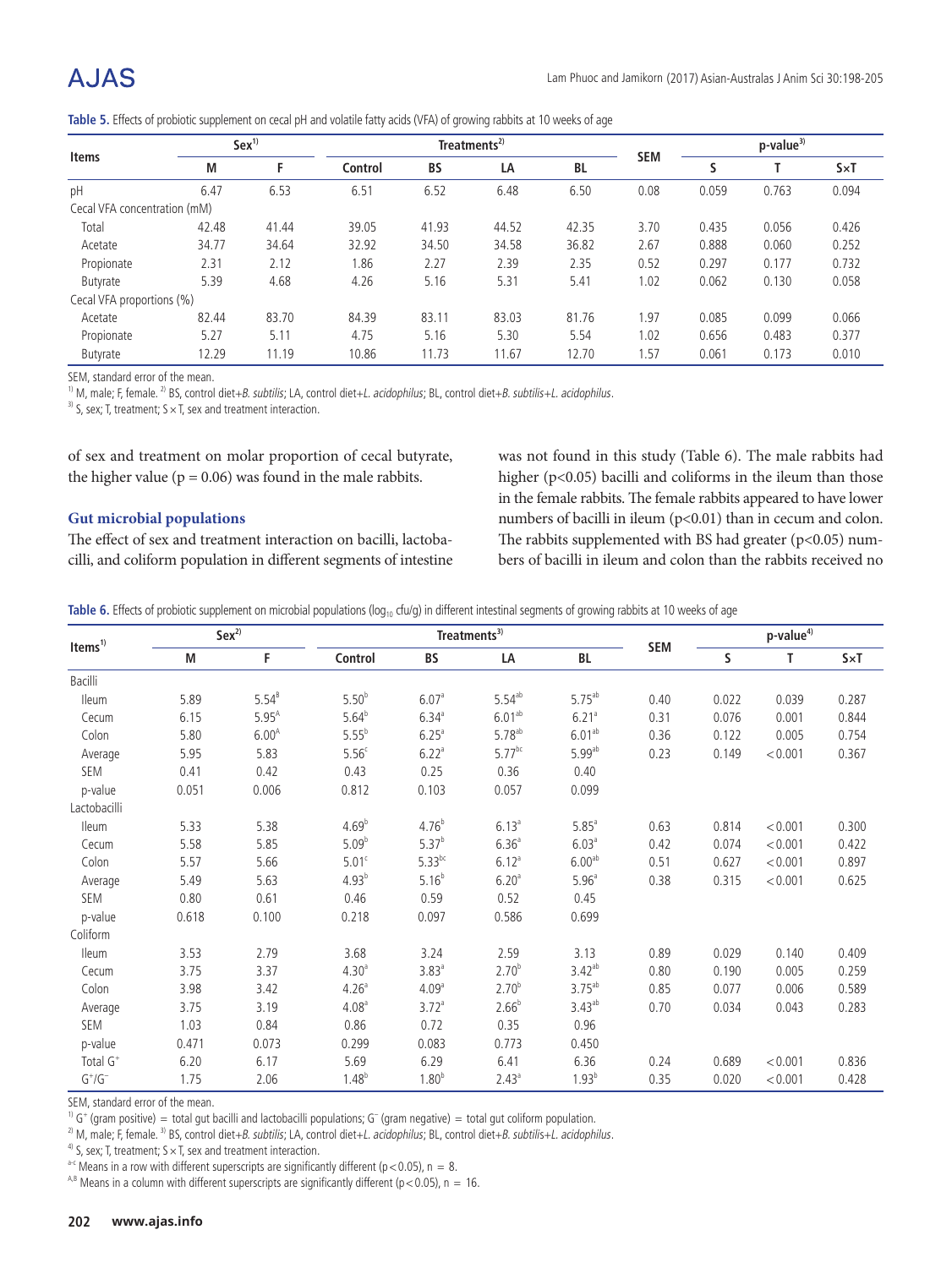probiotic. Numbers of bacilli in cecum of rabbits supplemented with BS or BL were greater  $(p<0.01)$  than those received no probiotic. The greatest average numbers of bacilli in all segments were observed in the rabbits supplemented with either BS or BL (p<0.05). Numbers of lactobacilli in ileum, cecum, and average number in all intestinal segments of the rabbits supplemented with LA or BL were greater  $(p<0.001)$  when compared to the rabbits supplemented with no probiotic or BS. Rabbits supplemented with LA had greater number of lactobacilli in colon compared to those in control and BS. No difference was observed for coliform number in ileum among the treatments, but the rabbits supplemented with LA had lower (p<0.05) coliform number in cecum, colon, and average number in all segments than the rabbits received no probiotic or BS. As the result of increasing beneficial bacteria, mainly lactobacilli, and decreasing of coliform bacteria populations in the intestine, the ratio of Gram-possitive  $(G<sup>+</sup>)$  to Gramnegative (G– ) bacteria was the highest (p<0.001) value in the rabbits received LA treatment compared to other treatments.

## **DISCUSSION**

The THI at 29.0 as found in this study was the starting point of heat stress for the growing rabbits [21]. There was a strong negative correlation between feed efficiency, BWG, and thermal comfort level of the habitat in the rabbits, whereas there was a positive correlation between THI and rabbit respiration rate [21]. An increase environmental temperature resulted in low BWG, feed efficiency, and high respiratory rate in the animals [21]. The adverse effect of high ambient temperature on rabbit performance might relate to a decrease in feed consumption, animal dehydration, and tissue catabolism [23]. In addition, more energy could be consumed by the increase respiratory frequency. Therefore, low ME left for growth [24].

The BWG was greater and FCR was lower in the rabbits fed diets supplemented with *L. acidophilus* alone or the complex of *B. subtilis* and *L. acidophilus* compared to the control group demonstrated that *L. acidophilus* had enhanced growth performance of weaning rabbits. These could be due to the greater nutrient digestibility and nitrogen retention in the LA- and BL-supplemented rabbits. The positive effects of probiotic supplement on growth performance and feed efficiency of weaning rabbits were clearly showed in the first two weeks after feeding, while no significant difference was observed in the last four weeks. In the researches of pig, the intestinal microflora becomes stable [25], and normal gut functions have been re-established [26] during two to three weeks of post-weaning period. Therefore, the effect of probiotic supplement on animal growth performance could be expected to be less importance after weaning for 3 weeks [27]. There might be the synergistic effects between *B. subtilis* and *L. acidophilus* since supplementation of mixing B. subtilis and *L. acidophilus* at half dose of each (0.5×10<sup>6</sup> and

 $0.5\times10^{7}$  cfu/g feed) showed similar results in almost all parameters as *L. acidophilus* supplement alone at full dose. Survival *L. acidophilus* was able to release peptides, which could help the growth of typically weakly proteolytic probiotics as *Bacillus* spp. [28]. Moreover, bacterial activities of Lactobacillus strains were increased after co-culture these bacteria with *Bacillus* spp.. For this reason, *Bacillus* spp. could stimulate biosynthetic capacities of L*actobacillus* strains [29]. Further investigation should be performed in order to confirm their activities.

The fecal score in current study was used as one parameter to determine fecal status of the weaning rabbits. The lower fecal score in the rabbits supplemented with *L. acidophilus* or combination of *B. subtilis* and *L. acidophilus* might relate to the greater total VFA concentration in the intestine of these rabbits (Table 5). VFA provide a powerful driving force for the movement of water and sodium out of the colonic lumen, which leads to reduce moisture content in the feces and therefore a lower fecal score [30]. However, the supplementation of *B. subtilis* alone did not result in any improvement in the fecal score of weaning rabbits in this study.

The rabbits fed diets supplemented with *L. acidophilus* had greater number of intestinal lactobacilli, which could enhance intestinal hydrolytic enzyme activity in these rabbits resulting in an increase of nutrient digestibility and feed efficiency utilization [31]. Moreover, gut function might have been improved by feeding diet supplemented with *L. acidophilus*  due to the increase of lactase and sucrase activities in the small intestinal mucosa [32]. In addition, the lower fecal score and greater intestinal VFA concentration in the rabbits fed diets containing *L. acidophilus* could contribute to the improvement of nutrient digestibility [33]. The higher organic acid concentration in the intestine should be expected to reduce pH [34], and a low gut pH has been shown to have a beneficial effect on nutrient digestibility [35,36]. However, the diet supplemented with *B. subtilis* alone did not improve nutrient digestibility and nitrogen retention of weaning rabbits.

The improved tendency of total cecal VFA concentration of the weaning rabbits receiving LA could be due to the greater lactobacilli activity in the cecum [30]. An increase of the total cecal VFA concentration in the rabbits supplemented with *L. acidophilus* was expected to reduce cecal pH, which might exert adverse effect to the intestinal pathogens [34]. In addition, a low gut pH has been shown to have a beneficial effect on nutrient digestibility [36]. The rabbits fed basal diet supplemented with LA had greater acetic acid concentration in the cecal content than the rabbits fed only basal diet. At the same time, no significant differences were found on cecal concentrations of propionic and butyric acids. This might be due to heterofermentative *Lactobacilli* strains under strictly anaerobic condition of rabbit cecum leading to produce mainly acetic acid [28].

Lactobacilli are generally absent in GIT of normal adult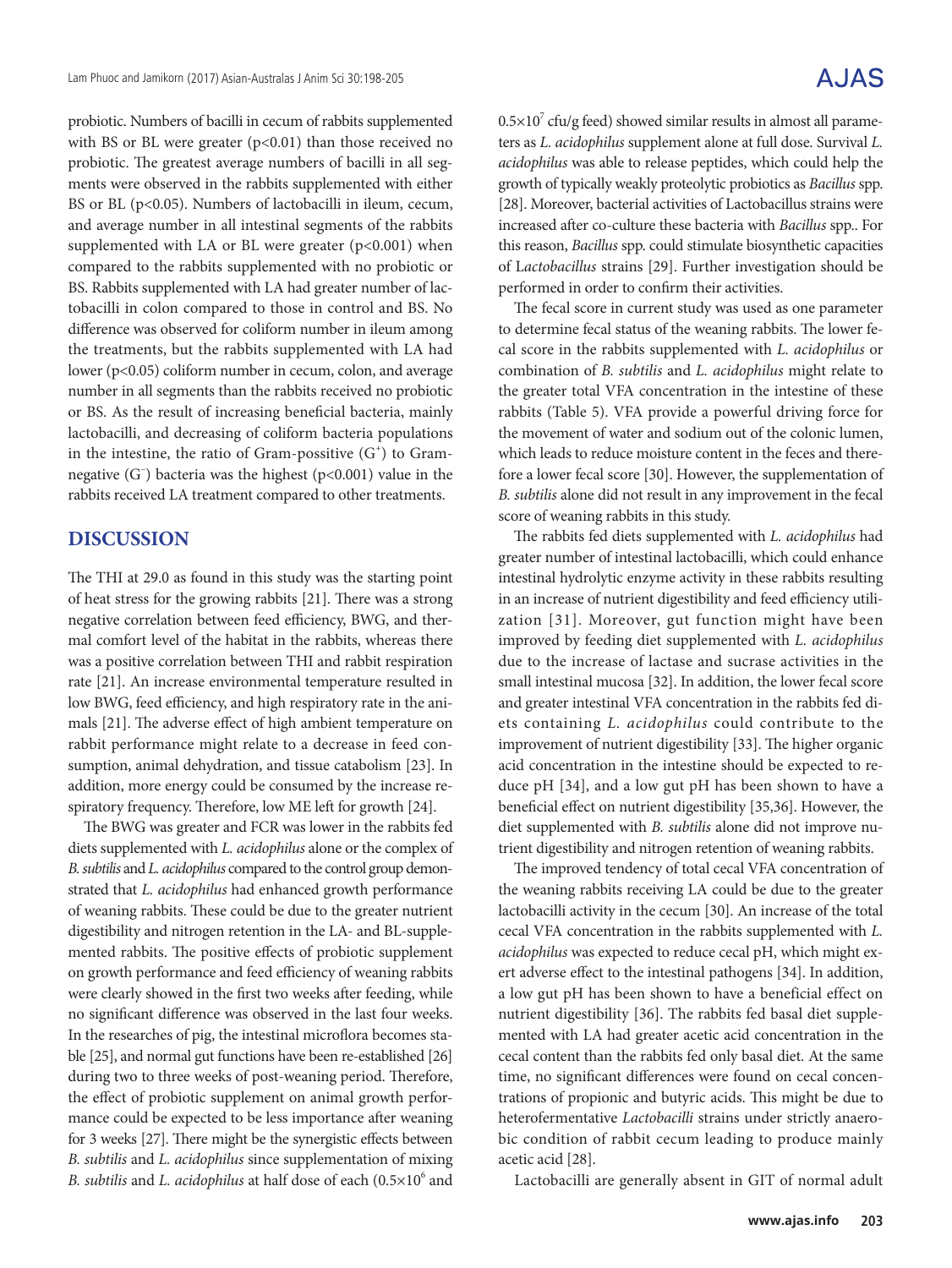# A.JAS

rabbits [37] due to highly acidic environment in the stomach. An increase of the cecal lactobacilli population in the rabbits supplemented with *L. acidophilus* lead to an increase the cecal acetic acid and total VFA concentration and a reduced intestinal coliform population [38]. Acetic acid has been shown to penetrate into the bacterial cytoplasm resulting in a reduced internal bacterial pH and collapse the electrochemical proton gradient, leading a bacteriostasis and death of susceptible bacteria such as cecal coliforms [39]. The decrease of the intestinal coliform population could contribute to a reduction of the gastrointestinal problems in the weaning animals [40]. An increase of gram positive and gram negative bacteria ratio in the intestine of LA-fed rabbits suggested that the intestine was predominantly colonized by non-pathogenic bacteria, and toxic substances of intestinal pathogens were inhibited by gut beneficial bacteria.

# **CONCLUSION**

Supplementation of *L. acidophilus* alone at  $1 \times 10^7$  cfu/g feed or mixture of *B. subtilis* at  $0.5 \times 10^6$  cfu/g feed and *L. acidophilus* at  $0.5 \times 10^7$  cfu/g feed could enhance number of gut beneficial bacteria populations, nutrient digestibility, cecal fermentation, feed efficiency, and growth performance. In addition, gut coliform population and fecal score were reduced in the rabbits supplemented with only *L. acidophilus*. However, there were no significant effect on growth performance and feed efficiency in the weaning rabbits supplemented with *B. subtilis* alone at  $1 \times 10^6$  cfu/g feed. The combination of *B. subtilis* and *L. acidophilus* at half dose of each showed similar results as the supplementation of *L. acidophilus* alone at the full dose. These results suggest that the L. acidophilus has potential benefits in terms of probiotic effects in the weaning rabbits.

## **CONFLICT OF INTEREST**

We certify that there is no conflict of interest with any financial organization regarding the material discussed in the manuscript.

## **ACKNOWLEDGEMENTS**

Financial support was provided by Chulalongkorn University, Thailand.

## **REFERENCES**

- 1.Bovera F, Nizza S, Marono SK, et al. Effect of mannan oligosaccharides on rabbit performance, digestibility and rectal bacterial anaerobic populations during an episode of epizootic rabbit enteropathy. World Rabbit Sci 2010;18:9-16.
- 2.Licois D, Coudert P, Ceré N, Vautherot JF. Epizootic enterocolitis of the rabbit: review of current research. In: Proceedings of the 7th

World Rabbit Congress, Valencia, Spain; 2000. p. 187-194.

- 3.Barton MD. Antibiotic use in animal feed and its impact on human health. Nutr Res Rev 2000;13:279-99.
- 4.Smith DL, Harris AD, Johnson JA, Silbergeld EK, Morris Jr JG. Animal antibiotic use has an early but important impact on the emergence of antibiotic resistance in human commensal bacteria. Proc Natl Acad Sci USA 2002;99:6434-9.
- 5.Falcão-e-Cunha L, Castro-Solla L, Maertens L, et al. Alternatives to antibiotic growth promoters in rabbit feeding: a review. World Rabbit Sci 2007;15:127-40.
- 6.SCAN. Opinion of the scientific committee on animal nutrition on the evaluation of the satefy of Calfmix, a micro-organism product. Belgium: Council of the European Union: 2003 [cited 2016 Nov 14]. Available from: https://ec.europa.eu/food/sites/ food/files/safety/docs/animal-feed\_additives\_rules\_scan-old\_ report\_out121.pdf.
- 7.SCAN. Report of the scientific committee on animal nutrition on product bioplus 2B® for use as feed additives. Belgium: Council of the European Union; 2000 [cited 2016 Feb 20]. Available from: http://ec.europa.eu/food/fs/sc/scan/out49\_en.pdf.
- 8.AOAC. Official methods of analysis. 18th edn. Association of Official Analytical Chemists Inc., Washington DC: AOAC International; 2005.
- 9.Van Soest PJ, Robertson JB, Lewis BA. Symposium: carbohydrate methodology, metabolism and nutritional implication in dairy cattle: methods for dietary fiber and nonstarch polysaccharides in relation to animal nutrition. J Dairy Sci 1991;74:3583-97.
- 10. McDonald P, Edwards RA, Greehalgh JFD, Morgan CA. Digestibility evaluation of foods. In: Animal nutrition. 6th ed. NY, USA: Longman Scientific and Technical; 2002. p. 1-714.
- 11.ISO 7932. Microbiology of Food and animal Feeding stuffs Horizontal Method for the enumeration of Presumptive *Bacillus cereus* -Colony - Count Technique at 30°C. Geneva, Switzerland: International Organization for Standardization; 2004.
- 12.ISO 15214. Microbiology of Food and Animal Feeding Stuffs -Horizontal Method for the Enumeration of Mesophilic Lactic Acid Bacteria - Colony - Count Technique at 30°C. Geneva, Switzerland: International Organization for Standardization; 1998.
- 13.ISO 4831. Microbiology of Food and Animal Feeding Stuffs -Horizontal Method for the Detection and Enumeration of Coliforms - Most Probable Number Technique. Geneva, Switzerland: International Organization for Standardization; 2006.
- 14. Maertens L, Perez JM, Villamide M, et al. Nutritive value of raw materials for rabbits: EGRAN Tables 2002. World Rabbit Sci 2002; 10:157-66.
- 15. Fernández-Carmona J, Soriano J, Pascual JJ, Cervera C. The prediction of nutritive value of rabbit diets from tables of feed composition. In: Proceedings of the 8th World Rabbit Congress, Puebla, Mexico; 2004. p. 818-823.
- 16. Villamide MJ, Fraga MJ. Prediction of the digestible crude protein and protein digestibility of feed ingredients for rabbits from chemical analysis. Anim Feed Sci Technol 1998;70:211-24.